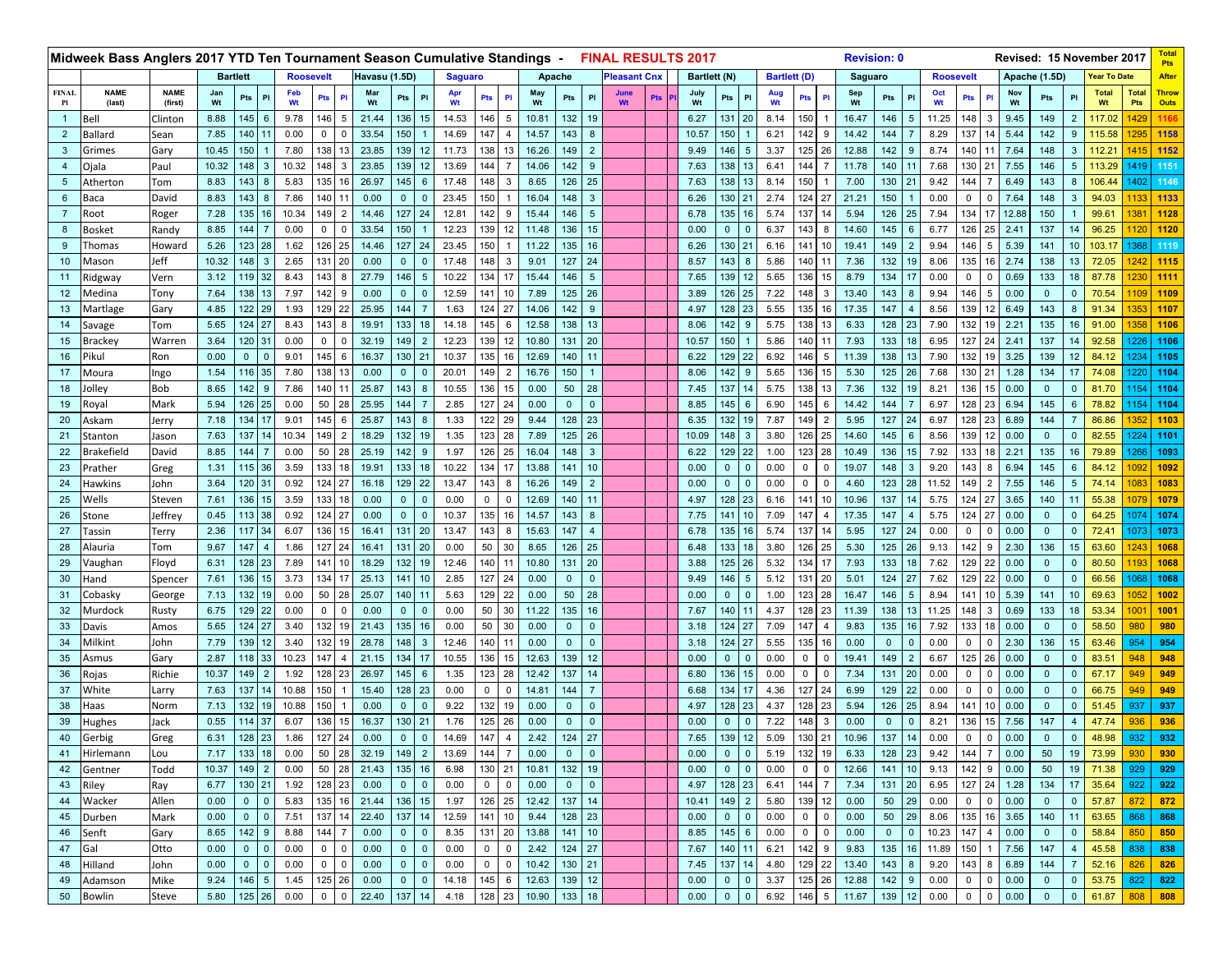|              | Midweek Bass Anglers 2017 YTD Ten Tournament Season Cumulative Standings - |                |                                                 |                              |                 |                  |                |                  |               |                |                 |                |               |                       |              |              |                | <b>FINAL RESULTS 2017</b> |            |                |                              |                |                     |                |                         | <b>Revision: 0</b> |                |                         |                  |                            |                |              |                             |                            | Revised: 15 November 2017 |                    | <b>Tota</b><br>Pts |
|--------------|----------------------------------------------------------------------------|----------------|-------------------------------------------------|------------------------------|-----------------|------------------|----------------|------------------|---------------|----------------|-----------------|----------------|---------------|-----------------------|--------------|--------------|----------------|---------------------------|------------|----------------|------------------------------|----------------|---------------------|----------------|-------------------------|--------------------|----------------|-------------------------|------------------|----------------------------|----------------|--------------|-----------------------------|----------------------------|---------------------------|--------------------|--------------------|
|              |                                                                            |                | <b>Bartlett</b>                                 |                              |                 | <b>Roosevelt</b> |                |                  | Havasu (1.5D) |                |                 | <b>Saguaro</b> |               |                       |              | Apache       |                | <b>Pleasant Cnx</b>       |            | Bartlett (N)   |                              |                | <b>Bartlett (D)</b> |                |                         | Saguaro            |                |                         | <b>Roosevelt</b> |                            |                |              | Apache (1.5D)               |                            | Year To Date              |                    | After              |
| <b>FINAL</b> | <b>NAME</b>                                                                | <b>NAME</b>    | Jan                                             | PI                           | Feb             | <b>Pts</b>       | PI             | Mar              | Pts           | PI             | Apr             | Pts            | $\mathsf{PI}$ | May                   | Pts          | PI           | <b>June</b>    | Pts                       | July<br>Wt | Pts            | P <sub>1</sub>               | Aug            | Pts                 | PI             | Sep<br>Wt               | Pts                | PI             | Oct                     | Pts              | PI                         | Nov            | Pts          | PI                          | <b>Total</b>               | <b>Total</b>              | <b>Throw</b>       |                    |
| Pl<br>51     | (last)<br>Buchanan                                                         | (first)<br>Jim | Wt<br>Wt<br>2.87<br>118 33<br>2.04<br>130<br>21 |                              |                 |                  |                | 0.00             | $\mathbf{0}$  | $\mathbf{0}$   | Wt<br>8.35      | 131 20         |               | 12.58                 | 138          | 13           | Wt             |                           | 0.00       | $\overline{0}$ | $\mathbf{0}$                 | Wt<br>5.19     | 132                 | 19             | 0.00                    | $\mathbf 0$        | $\mathbf 0$    | Wt<br>6.67              | 125              | 26                         | Wt<br>0.00     | $\mathbf 0$  | $\overline{0}$              | Wt<br>37.70                | <b>Pts</b><br>774         | <b>Outs</b><br>774 |                    |
| 52           | Olivier                                                                    | Scott          | 7.28                                            | 135 16                       |                 | 1.93             | 129            | 22               | 0.00          | $\mathbf 0$    | $\Omega$        | 14.53          | 146           | 5                     | 0.00         | $\mathbf 0$  | $\mathbf{0}$   |                           |            | 9.59           | 147                          |                | 0.00                | 0              |                         | 21.21              | 150            |                         | 0.00             | $\mathbf 0$                |                | 0.00         | $\mathbf{0}$                | $\overline{0}$             | 54.54                     | 707                | 707                |
| 53           | Mabry                                                                      | Jeff           | 7.79                                            | 139 12                       |                 | 3.73             | 134            | 17               | 0.00          | $\mathbf 0$    | $\mathbf{0}$    | 20.01          | 149 2         |                       | 0.00         | $\mathbf{0}$ | $\mathbf{0}$   |                           |            | 10.09          | 148                          | -3             | 5.21                | 133            | 18                      | 0.00               | $\mathbf 0$    | $\mathbf 0$             | 0.00             | $\mathbf 0$                | $\Omega$       | 0.00         | $\mathbf{0}$                | $\overline{0}$             | 46.83                     | 703                | 703                |
| 54           | Meyer                                                                      | Jeff           | 0.00                                            | $\mathbf{0}$                 | $\overline{0}$  | 0.00             | $\mathbf 0$    | $\Omega$         | 0.00          | $\mathbf 0$    | $\mathbf{0}$    | 5.63           |               | 129 22                | 11.22        | 135          | 16             |                           |            | 6.68           | 134                          | 17             | 0.00                | 0              | $\mathbf 0$             | 19.07              | 148            | 3                       | 8.74             | 140                        | $1^{\circ}$    | 0.00         | $\mathbf{0}$                | $\Omega$                   | 51.34                     | 686                | 686                |
| 55           | Brown                                                                      | Rick           | 8.31                                            | 141 10                       |                 | 1.62             | 126            | 25               | 28.78         | 148            | 3               | 10.12          | 133           | 18                    | 0.00         | $\mathbf{0}$ | $\Omega$       |                           |            | 0.00           | $\mathbf{0}$                 | $\Omega$       | 5.12                | 131            | 20                      | 0.00               | $\mathbf 0$    | $\Omega$                | 0.00             | $\mathbf 0$                |                | 0.00         | $\Omega$                    | $\Omega$                   | 53.95                     | 679                | 679                |
| 56           | Hensey                                                                     | Hal            | 0.00                                            | $\mathbf{0}$                 | $\overline{0}$  | 0.00             | $\overline{0}$ | 0                | 0.00          | $\mathbf 0$    | $\mathbf{0}$    | 0.00           | $\mathbf 0$   | $\mathbf 0$           | 10.90        | 133          | 18             |                           |            | 6.80           | 136                          | 15             | 5.32                | 134            | 17                      | 11.67              | 139            | 12                      | 7.94             | 134                        | 17             | 0.00         | $\mathbf 0$                 | $\mathbf 0$                | 42.63                     | 676                | 676                |
| 57           | Bloxam                                                                     | Mike           | 0.55                                            | 114 37                       |                 | 8.88             | 144            |                  | 28.57         | 147            |                 | 0.00           | $\mathbf 0$   | 0                     | 15.44        | 146          | 5              |                           |            | 0.00           | $\mathbf{0}$                 | $\overline{0}$ | 2.74                | 124            | 27                      | 0.00               | $\mathbf 0$    | $\mathbf 0$             | 0.00             | $\mathbf 0$                |                | 0.00         | $\mathbf{0}$                | $\overline{0}$             | 56.18                     | 675                | 675                |
| 58           | Southard                                                                   | Lew            | 7.13                                            | 132 19                       |                 | 2.04             | 130            | 21               | 0.00          | $\mathbf 0$    | $\mathbf{0}$    | 0.00           | $\mathbf 0$   | $\mathbf 0$           | 0.00         | $\mathbf 0$  | $\mathbf{0}$   |                           |            | 8.78           | 144                          |                | 6.90                | 145            | 6                       | 5.01               | 124            | 27                      | 0.00             | $\mathbf 0$                | $\Omega$       | 0.00         | $\mathbf{0}$                | $\Omega$                   | 29.86                     | 675                | 675                |
| 59           | Gonzales                                                                   | Rudy           | 0.00                                            | $\mathbf 0$                  | $\mathbf 0$     | 0.00             | $\mathbf 0$    | $\Omega$         | 0.00          | $\mathbf 0$    | $\mathbf{0}$    | 0.00           | $\mathbf 0$   | $\mathbf 0$           | 0.00         | $\mathbf 0$  | $\mathbf{0}$   |                           |            | 0.00           | $\mathbf{0}$                 | $\overline{0}$ | 7.87                | 149            | $\overline{2}$          | 6.99               | 129            | 22                      | 10.23            | 147                        |                | 5.44         | 142                         | 9                          | 30.53                     | 567                | 567                |
| 60           | Kane                                                                       | Joe            | 2.36                                            | 117 34                       |                 | 0.00             | 50             | 28               | 0.00          | $\mathbf 0$    | $\mathbf{0}$    | 12.81          | 142           | 9                     | 0.00         | $\mathbf{0}$ | $\Omega$       |                           |            | 6.35           | 132                          | 19             | 0.00                | 0              | 0                       | 4.60               | 123            | 28                      | 0.00             | $\mathbf 0$                | 0              | 0.00         | $\mathbf{0}$                | $\overline{0}$             | 26.12                     | 564                | 564                |
| 61           | Turner                                                                     | Gene           | 7.64                                            | 138 13                       |                 | 7.82             | 139            | 12               | 0.00          | $\mathbf 0$    | $\mathbf{0}$    | 0.00           | $\mathbf 0$   | $\mathbf 0$           | 0.00         | $\mathbf{0}$ | $\mathbf{0}$   |                           |            | 6.48           | 133                          | 18             | 0.00                | $\mathbf 0$    | $\mathbf 0$             | 0.00               | $\mathbf 0$    | $\mathbf 0$             | 11.52            | 149                        | $\overline{2}$ | 0.00         | $\mathbf 0$                 | $\Omega$                   | 33.46                     | 559                | 559                |
| 62           | Cunningham                                                                 | Doug           | 0.00                                            | $\mathbf 0$                  | $\mathbf 0$     | 9.78             | 146            | 5                | 0.00          | $\mathbf 0$    | $\Omega$        | 1.33           | 122           | 29                    | 14.81        | 144          |                |                           |            | 0.00           | $\mathbf{0}$                 | $\Omega$       | 0.00                | 0              | $\Omega$                | 0.00               | $\mathbf 0$    | $\mathbf 0$             | 9.81             | 145                        | 6              | 0.00         | $\mathbf{0}$                | $\overline{0}$             | 35.73                     | 557                | 557                |
| 63           | Cartledge                                                                  | Kenny          | 7.13                                            | 132 19                       |                 | 7.82             | 139            | 12               | 28.57         | 147            | $\overline{4}$  | 9.22           | 132           | 19                    | 0.00         | $\mathbf{0}$ | $\Omega$       |                           |            | 0.00           | $\mathbf{0}$                 | $\mathbf 0$    | 0.00                | 0              | $\mathbf 0$             | 0.00               | $\mathbf 0$    | $\mathbf 0$             | 0.00             | $\mathbf 0$                | $\Omega$       | 0.00         | $\mathbf{0}$                | $\overline{0}$             | 52.74                     | 550                | 550                |
| 64           | Burns                                                                      | Neil           | 5.26                                            | 123 28                       |                 | 7.51             | 137            | 14               | 25.19         | 142            | 9               | 0.00           | $\mathbf 0$   | $\mathbf 0$           | 15.63        | 147          | $\overline{4}$ |                           |            | 0.00           | $\mathbf{0}$                 | $\overline{0}$ | 0.00                | $\mathbf 0$    | $\Omega$                | 0.00               | $\mathbf 0$    | $\mathbf 0$             | 0.00             | $\mathsf 0$                | $\Omega$       | 0.00         | $\mathbf{0}$                | $\Omega$                   | 53.59                     | 549                | 549                |
| 65           | Archer                                                                     | Paul           | 1.54                                            | 116 35                       |                 | 0.00             | $\mathbf{0}$   | $\Omega$         | 0.00          | $\mathbf 0$    | $\Omega$        | 0.00           | $\mathbf{0}$  | $\mathbf 0$           | 0.00         | $\mathbf{0}$ | $\Omega$       |                           |            | 8.78           | 144                          |                | 6.37                | 143            | 8                       | 0.00               | $\mathbf 0$    | $\Omega$                | 9.81             | 145                        | 6              | 0.00         | $\mathbf{0}$                | $\Omega$                   | 26.50                     | 548                | 548                |
| 66           | Dangelo                                                                    | <b>Butch</b>   | 0.00                                            | $\mathbf{0}$                 | $\mathbf 0$     | 0.00             | $\overline{0}$ | 0                | 21.15         | 134            | 17              | 10.12          |               | 133 18                | 10.42        | 130          | 21             |                           |            | 0.00           | $\overline{0}$               | $\mathbf 0$    | 0.00                | $\mathbf 0$    | $\mathbf 0$             | 0.00               | $\mathbf 0$    | $\mathbf 0$             | 0.00             | $\mathbf 0$                | $\mathbf 0$    | 12.88        | 150                         |                            | 54.57                     | 547                | 547                |
| 67           | Cole                                                                       | Chad           | 6.75                                            | 129 22                       |                 | 2.65             | 131            | 20               | 16.18         | 129            | 22              | 1.63           | 124           | 27                    | 0.00         | $\mathbf{0}$ | $\mathbf{0}$   |                           |            | 0.00           | $\mathbf 0$                  | $\overline{0}$ | 0.00                | 0              |                         | 0.00               | $\mathbf 0$    | $\mathbf 0$             | 0.00             | $\mathbf 0$                |                | 0.00         | $\mathbf{0}$                | $\overline{0}$             | 27.21                     | 513                | 513                |
| 68           | Gray                                                                       | Randy          | 8.31                                            | 141 10                       |                 | 0.00             | $\mathbf{0}$   | $\Omega$         | 0.00          | $\mathbf 0$    | $\mathbf{0}$    | 0.00           | 0             | $\mathbf 0$           | 0.00         | $\mathbf 0$  | $\mathbf{0}$   |                           |            | 10.41          | 149                          | $\overline{2}$ | 0.00                | 0              | $\mathbf 0$             | 0.00               | $\mathbf 0$    | $\mathbf 0$             | 8.29             | 137                        | 14             | 0.00         | $\mathbf{0}$                | $\Omega$                   | 27.01                     | 427                | 427                |
| 69           | Cunningham                                                                 | Debra          | 10.45                                           | 150                          |                 | 7.89             | 141            | 10               | 0.00          | $\mathbf 0$    | $\mathbf{0}$    | 0.00           | $\mathbf 0$   | $\mathbf 0$           | 11.22        | 135          | 16             |                           |            | 0.00           | $\mathbf 0$                  | $\Omega$       | 0.00                | 0              | 0                       | 0.00               | $\mathbf 0$    | $\mathbf 0$             | 0.00             | $\mathsf 0$                | $\Omega$       | 0.00         | $\mathbf{0}$                | $\overline{0}$             | 29.56                     | 426                | 426                |
| 70           | Schramer                                                                   | John           | 9.67                                            | 147                          |                 | 7.97             | 142            | 9                | 0.00          | $\mathbf 0$    | $\mathbf{0}$    | 10.80          | 137           | 14                    | 0.00         | $\mathbf{0}$ | $\Omega$       |                           |            | 0.00           | $\mathbf{0}$                 | $\mathbf{0}$   | 0.00                | 0              | $^{\circ}$              | 0.00               | $\mathbf 0$    | $\Omega$                | 0.00             | $\mathbf 0$                | $\Omega$       | 0.00         | $\mathbf{0}$                | $\overline{0}$             | 28.44                     | 426                | 426                |
| 71           | Shoemaker                                                                  | Brad           | 0.00                                            | $\mathbf{0}$                 | $\mathbf 0$     | 0.00             | $\mathbf{0}$   | 0                | 0.00          | $\mathbf 0$    | $\mathbf{0}$    | 0.00           | 0             | $\mathbf 0$           | 0.00         | $\mathbf 0$  | $\mathbf{0}$   |                           |            | 0.00           | $\mathbf{0}$                 | $\overline{0}$ | 0.00                | $\mathbf 0$    | $\mathbf{0}$            | 10.49              | 136            | 15                      | 8.44             | 138                        | 13             | 3.25         | 139                         | 12                         | 22.18                     | 413                | 413                |
| 72           | Schattenberg                                                               | Samue          | 0.00                                            | $\mathbf 0$                  | $\mathbf{0}$    | 0.00             | $\mathbf 0$    | $\Omega$         | 0.00          | $\mathbf 0$    | $\Omega$        | 0.00           | $\mathbf 0$   | $\mathbf 0$           | 0.00         | $\mathbf 0$  | $\mathbf{0}$   |                           |            | 0.00           | $\mathbf{0}$                 | $\overline{0}$ | 5.80                | 139            | 12                      | 12.66              | 141            | 10                      | 7.83             | 131                        | 20             | 0.00         | $\mathbf{0}$                | $\overline{0}$             | 26.29                     |                    | 411                |
| 73           | Scheide                                                                    | Ed             | 4.68                                            | 121 30                       |                 | 10.23            | 147            | 4                | 0.00          | $\mathbf 0$    | $\mathbf{0}$    | 11.73          |               | 138 13                | 0.00         | $\mathbf{0}$ | $\mathbf{0}$   |                           |            | 0.00           | $\overline{0}$               | $\overline{0}$ | 0.00                | $\mathbf 0$    | $^{\circ}$              | 0.00               | $\mathbf 0$    | $\mathbf 0$             | 0.00             | $\mathbf 0$                | $\mathbf 0$    | 0.00         | $\mathbf{0}$                | $\overline{0}$             | 26.64                     | 406                | 406                |
| 74           | Nelson                                                                     | Hobby          | 4.68                                            | 121 30                       |                 | 0.00             | $\mathbf 0$    | $\mathbf 0$      | 0.00          | $\mathbf 0$    | $\mathbf{0}$    | 0.00           | $\mathbf 0$   | $\mathbf 0$           | 11.48        | 136          | 15             |                           |            | 9.59           | 147                          |                | 0.00                | $\mathbf 0$    | $\Omega$                | 0.00               | $\mathbf 0$    | $\mathbf 0$             | 0.00             | $\mathbf 0$                | $\Omega$       | 0.00         | $\mathbf{0}$                | $\Omega$                   | 25.75                     | 404                | 404                |
| 75           | Nelson                                                                     | <b>Bruce</b>   | 7.17                                            | 133 18                       |                 | 0.00             | $\mathbf{0}$   | $\Omega$         | 0.00          | $\mathbf 0$    | $\mathbf{0}$    | 0.00           | $\mathbf 0$   | $\mathbf 0$           | 0.00         | $\mathbf{0}$ | $\Omega$       |                           |            | 0.00           | $\mathbf{0}$                 | $\Omega$       | 5.09                | 130            | 21                      | 8.79               | 134            | 17                      | 0.00             | 0                          | $\Omega$       | 0.00         | $\mathbf{0}$                | $\overline{0}$             | 21.05                     | 397                | 397                |
| 76           |                                                                            | Ernest         | 0.00                                            | $\overline{0}$               | $\mathbf 0$     | 0.00             | $\overline{0}$ | 0                | 0.00          | $\mathbf 0$    | $\mathbf{0}$    | 0.00           | $\mathbf 0$   | $\mathbf 0$           | 9.01         | 127          | 24             |                           |            | 3.88           | 125                          | 26             | 0.00                | $\mathbf 0$    | $\mathbf 0$             | 0.00               | $\mathbf 0$    | $\mathbf 0$             | 8.44             | 138                        | 13             | 0.00         | $\mathbf{0}$                | $\mathbf 0$                | 21.33                     | 390                | 390                |
| 77           | Modzelewski                                                                |                | 5.98                                            | 127 24                       |                 | 0.00             | 50             | 28               | 0.00          | $\mathbf 0$    |                 | 0.00           | $\mathbf 0$   | $\mathbf 0$           | 0.00         | $\mathbf{0}$ | $\mathbf{0}$   |                           |            | 7.75           | 141                          | 10             | 0.00                | 0              | $\mathbf 0$             | 0.00               | $\mathbf 0$    | $\mathbf{0}$            | 0.00             | $\mathbf 0$                |                | 0.00         | $\mathbf{0}$                | $\overline{0}$             | 13.73                     | 318                | 318                |
|              | Mawson                                                                     | Steve<br>Rob   | 0.00                                            | $\overline{0}$               | $\overline{0}$  | 0.00             | $\mathbf{0}$   | $\mathbf 0$      | 0.00          | $\mathbf 0$    | $\mathbf{0}$    | 0.00           | $\mathbf{0}$  | $\mathbf 0$           | 0.00         | $\mathbf{0}$ | $\mathbf{0}$   |                           |            | 0.00           | $\mathbf{0}$                 | $\overline{0}$ | 0.00                | 0              | $\mathbf 0$             | 0.00               | $\mathbf 0$    | $\mathbf{0}$            | 11.89            | 150                        |                | 9.45         | 149                         | $\overline{2}$             | 21.34                     | 299                | 299                |
| 78<br>79     | Evans                                                                      |                | 6.77                                            | 130 21                       |                 | 0.00             | $\mathbf 0$    | 0                | 0.00          | $\mathbf 0$    | $\mathbf{0}$    | 0.00           | $\mathbf 0$   | $\mathbf 0$           | 16.76        | 150          |                |                           |            | 0.00           | $\mathbf 0$                  | $\overline{0}$ | 0.00                | 0              | $\mathbf 0$             | 0.00               | $\mathbf 0$    | $\mathbf{0}$            | 0.00             | $\mathbf 0$                | $\Omega$       | 0.00         | $\mathbf{0}$                | $\overline{0}$             | 23.53                     | 280                | 280                |
| 80           | Steel                                                                      | Dwayne         | 0.00                                            | $\mathbf 0$                  | $\mathbf 0$     | 0.00             | $\mathbf{0}$   | $\Omega$         | 0.00          | $\mathbf 0$    | $\Omega$        | 0.00           | $\mathbf 0$   | 0                     | 15.44        | 146          | 5              |                           |            | 0.00           | $\mathbf{0}$                 | $\overline{0}$ | 0.00                | 0              | $\Omega$                | 0.00               | $\mathbf 0$    | $\mathbf{0}$            | 7.83             | 131                        | 20             | 0.00         | $\mathbf{0}$                | $\overline{0}$             | 23.27                     | 277                | 277                |
| 81           | Arvizu                                                                     | Ernie          | 0.00                                            | $\mathbf{0}$                 | $\mathbf 0$     | 0.00             | $\overline{0}$ | 0                | 25.13         | 141            | 10 <sup>1</sup> | 0.00           | $\mathbf 0$   | $\mathbf 0$           | 0.00         | $\mathbf 0$  | $\mathbf{0}$   |                           |            | 0.00           | $\mathbf{0}$                 | $\overline{0}$ | 4.80                | 129            | 22                      | 0.00               | $\mathbf 0$    | $\mathbf 0$             | 0.00             | $\mathsf 0$                | $\Omega$       | 0.00         | $\mathbf{0}$                | $\Omega$                   | 29.93                     | 270                | 270                |
| 82           | Brock<br>Thiel                                                             | Lannes         | 5.98                                            | 127 24                       |                 | 0.00             | $\overline{0}$ | $\Omega$         | 0.00          | $\mathbf 0$    |                 | 0.00           | $\mathbf 0$   | $\mathbf 0$           | 0.00         | $\mathbf 0$  | $\mathbf{0}$   |                           |            | 8.57           | 143                          | -8             | 0.00                | 0              | $\mathbf 0$             | 0.00               | $\mathbf 0$    | $\mathbf 0$             | 0.00             | $\mathsf 0$                |                | 0.00         | $\mathbf{0}$                | $\overline{0}$             | 14.55                     | 270                | 270                |
|              |                                                                            | Dennis         |                                                 |                              |                 |                  |                |                  | 27.79         |                | 5 <sup>5</sup>  | 0.00           |               |                       |              |              | $\mathbf{0}$   |                           |            |                | $\overline{0}$               |                |                     |                |                         |                    |                |                         | 0.00             |                            |                | 0.00         | $\mathbf{0}$                |                            | 32.64                     |                    |                    |
| 83           | Seibly                                                                     | Mike           | 4.85<br>0.00                                    | 122 29<br>$\mathbf 0$        |                 | 0.00             | $\mathbf{0}$   | 0<br>$\mathbf 0$ | 23.83         | 146            |                 | 6.98           | 0             | $\mathbf 0$           | 0.00<br>0.00 | $\mathbf{0}$ | $\mathbf{0}$   |                           |            | 0.00<br>0.00   |                              | $\mathbf{0}$   | 0.00<br>0.00        | 0              | 0                       | 0.00               | $\mathbf 0$    | $\mathbf 0$             | 0.00             | $\mathbf 0$<br>$\mathbf 0$ | 0<br>$\Omega$  | 0.00         | $\mathbf{0}$                | $\overline{0}$<br>$\Omega$ | 30.81                     | 268                | 268                |
| 84           | Schimmel                                                                   | Chad           |                                                 |                              | $\mathbf 0$     | 0.00             | $\mathbf 0$    |                  |               | 138            | 13              |                | 130 21        |                       |              | $\mathbf 0$  | $\Omega$       |                           |            |                | $\mathbf{0}$                 | $\overline{0}$ |                     | 0              | $\mathbf 0$             | 0.00               | $\mathbf 0$    | $\mathbf 0$<br>$\Omega$ |                  |                            | $\Omega$       |              | $\Omega$                    | $\Omega$                   |                           | 268                | 268                |
| 85           | Krumsiek                                                                   | Fred           | 0.00                                            | $\mathbf{0}$<br>$\mathbf{0}$ | $\mathbf 0$     | 1.45<br>0.00     | 125            | 26               | 25.07         | 140            | 11              | 0.00           | $\mathbf{0}$  | $\mathbf 0$<br>125 26 | 0.00<br>0.00 | $\mathbf{0}$ | $\mathbf{0}$   |                           |            | 0.00<br>0.00   | $\mathbf{0}$<br>$\mathbf{0}$ | $\overline{0}$ | 0.00                | 0              | $\Omega$<br>$\mathbf 0$ | 0.00               | $\mathbf 0$    | $\mathbf 0$             | 0.00             | $\mathbf 0$<br>$\mathbf 0$ | $\mathbf 0$    | 0.00<br>0.00 |                             | $\overline{0}$             | 26.52                     |                    | 265                |
| 86           | Rudzinski                                                                  | Ron            | 0.00                                            | 134 17                       | $\mathbf 0$     |                  | $\mathbf{0}$   | 0<br>$\Omega$    | 23.83<br>0.00 | 138            | 13              | 1.76           | 128 23        |                       | 0.00         | $\mathbf 0$  | $\Omega$       |                           |            | 0.00           | $\Omega$                     | $\overline{0}$ | 0.00                | 0              |                         | 0.00               | $\mathbf 0$    |                         | 0.00             | $\overline{0}$             |                | 0.00         | $\mathbf 0$<br>$\mathbf{0}$ |                            | 25.59                     | 263                | 263                |
| 87           | Iohns                                                                      | Chris          | 7.18                                            |                              |                 | 0.00             | $\mathbf{0}$   |                  |               | $\mathbf 0$    |                 | 4.18           |               |                       |              | $\mathbf{0}$ |                |                           |            |                |                              | $\overline{0}$ | 0.00                | 0              |                         | 0.00               | $\mathbf 0$    | $\mathbf 0$             | 0.00             |                            |                |              |                             | $\mathbf{0}$               | 11.36                     | 262                | 262                |
| 88           | Utton                                                                      | Greg           | 0.00                                            | $\mathbf 0$                  | $\overline{0}$  | 0.00             | $\mathbf{0}$   | $\mathbf 0$      | 0.00          | $\mathbf 0$    | $\mathbf{0}$    | 0.00           | 0             | $\mathbf 0$           | 0.00         | $\mathbf{0}$ | $\mathbf{0}$   |                           |            | 0.00<br>0.00   | $\mathbf{0}$                 | $\overline{0}$ | 0.00                | $\mathbf 0$    | $\mathbf 0$             | 7.00               | 130            | 21                      | 6.77             | 126                        | 25             | 0.00         | $\mathbf{0}$                | $\Omega$                   | 13.77                     | 256                | 256                |
| 89           | Boehm                                                                      | Ricky          | 9.24                                            | 146                          | $5\overline{)}$ | 0.00             | 50             | 28               | 0.00          | $\mathbf 0$    | $\mathbf{0}$    | 0.00           | $\mathbf 0$   | $\mathbf 0$           | 0.00         | $\mathbf 0$  | $\mathbf{0}$   |                           |            |                | $\mathbf{0}$                 | $\overline{0}$ | 0.00                | $\mathbf 0$    | $\Omega$                | 0.00               | $\mathbf 0$    | $\mathbf{0}$            | 0.00             | $\mathbf 0$                | $\Omega$       | 0.00         | $\mathbf{0}$                | $\mathbf{0}$               | 9.24                      | 196                | 196                |
| 90           | Shearer                                                                    | Jack           | 5.80                                            | $125$ 26                     |                 | 0.00             | 50             | 28               | 0.00          | $\mathbf 0$    | $\mathbf{0}$    | 0.00           | $\mathbf 0$   | $\mathbf 0$           | 0.00         | $\Omega$     | $\mathbf{0}$   |                           |            | 0.00           | $\mathbf{0}$                 | $\Omega$       | 0.00                | $\mathbf 0$    | 0                       | 0.00               | $\mathbf 0$    | $\mathbf 0$             | 0.00             | $\overline{0}$             | $\mathbf 0$    | 0.00         | $\Omega$                    | $\mathbf{0}$               | 5.80                      | 175                | 175                |
| 91           | Zafuto                                                                     | Dennis         | 3.12                                            | 119 32                       |                 | 0.00             | 0              | $\mathsf 0$      | 0.00          | $\overline{0}$ | $\overline{0}$  | 0.00           | 50 30         |                       | 0.00         | $\mathbf{0}$ | $\overline{0}$ |                           |            | 0.00           | $\overline{0}$               | $\overline{0}$ | 0.00                | $\mathbf 0$    | $\mathbf{0}$            | 0.00               | $\mathbf{0}$   | $\mathbf{0}$            | 0.00             | $\mathbf 0$                | 0              | 0.00         | $\mathbf 0$                 | $\mathbf 0$                | 3.12                      | 169                | 169                |
| 92           | Cunningham                                                                 | Victor         | 0.00                                            | $0 \mid 0$                   |                 | 10.32            | 148            | $\mathsf 3$      | 0.00          | $\mathbf 0$    | $\mathbf{0}$    | 0.00           | $\mathbf 0$   | $\mathbf 0$           | 0.00         | $\mathbf{0}$ | $\mathbf{0}$   |                           |            | 0.00           | $\overline{0}$               | $\overline{0}$ | 0.00                | 0              | $\mathbf 0$             | 0.00               | $\mathbf 0$    | $\mathbf 0$             | 0.00             | $\mathbf 0$                | $\mathbf 0$    | 0.00         | $\mathbf 0$                 | $\mathbf 0$                | 10.32                     | 148                | 148                |
| 93           | DeBacco                                                                    | Tom            | 8.88                                            | 145 6                        |                 | 0.00             | $\overline{0}$ | $\mathbf 0$      | 0.00          | $\mathbf{0}$   | $\mathbf{0}$    | 0.00           | $\mathbf 0$   | $\mathbf 0$           | 0.00         | $\mathbf{0}$ | $\overline{0}$ |                           |            | 0.00           | $\overline{0}$               | $\mathbf{0}$   | 0.00                | $\mathbf{0}$   | $\mathbf{0}$            | 0.00               | $\mathbf{0}$   | $\mathbf{0}$            | 0.00             | $\mathbf 0$                | 0              | 0.00         | $\mathbf{0}$                | $\mathbf 0$                | 8.88                      |                    | $145$ 145          |
| 94           | Okamoto                                                                    | Jason          | 0.00                                            | $0 \mid 0$                   |                 | 0.00             | $\overline{0}$ | $\mathbf 0$      | 0.00          | $\mathbf 0$    | $\overline{0}$  | 0.00           | $\mathbf 0$   | $\mathbf 0$           | 0.00         | $\mathbf{0}$ | $\overline{0}$ |                           |            | 0.00           | $\mathbf{0}$                 | $\mathbf 0$    | 0.00                | $\mathbf 0$    | $\mathbf{0}$            | 11.78              | 140            | 11                      | 0.00             | $\mathbf 0$                | 0              | 0.00         | $\mathbf 0$                 | $\mathbf 0$                | 11.78                     | 140                | 140                |
| 95           | Green                                                                      | Geoffrey       | 7.85                                            | 140 11                       |                 | 0.00             | $\overline{0}$ | 0                | 0.00          | $\mathbf 0$    | $\mathbf 0$     | 0.00           | $\mathbf 0$   | $\mathbf 0$           | 0.00         | $\mathbf{0}$ | $\mathbf 0$    |                           |            | 0.00           | $\overline{0}$               | $\mathbf 0$    | 0.00                | $\mathbf 0$    | $\mathbf 0$             | 0.00               | $\mathbf 0$    | $\mathbf 0$             | 0.00             | $\mathbf{0}$               | $\mathbf 0$    | 0.00         | $\mathbf{0}$                | $\mathbf 0$                | 7.85                      |                    | 140 140            |
| 96           | <b>Clark</b>                                                               | Allen          | 0.00                                            | $0 \mid 0$                   |                 | 0.00             | $\overline{0}$ | $\mathbf 0$      | 0.00          | $\mathbf{0}$   | $\mathbf{0}$    | 10.80          | 137 14        |                       | 0.00         | $\mathbf{0}$ | $\overline{0}$ |                           |            | 0.00           | $\overline{0}$               | $\overline{0}$ | 0.00                | $\overline{0}$ | $\mathbf 0$             | 0.00               | $\overline{0}$ | $\mathbf{0}$            | 0.00             | $\overline{0}$             | 0              | 0.00         | $\mathbf 0$                 | $\mathbf 0$                | 10.80                     |                    | $137$   137        |
| 97           | Grisham                                                                    | Mike           | 0.00                                            | 0 0                          |                 | 0.00             | $\overline{0}$ | 0                | 0.00          | $\mathbf 0$    | $\mathbf{0}$    | 0.00           | 0             | $\overline{0}$        | 0.00         | $\mathbf{0}$ | $\mathbf 0$    |                           |            | 0.00           | $\mathbf{0}$                 | $\overline{0}$ | 5.21                | 133            | 18                      | 0.00               | $\mathbf 0$    | $\mathbf 0$             | 0.00             | $\mathbf 0$                | $\mathbf 0$    | 0.00         | $\mathbf 0$                 | $\mathbf{0}$               | 5.21                      | 133                | 133                |
| 98           | Ryan                                                                       | Jason          | 0.00                                            | $0 \mid 0$                   |                 | 0.00             | $\overline{0}$ | $\mathbf 0$      | 0.00          | $\mathbf 0$    | $\mathbf{0}$    | 0.00           | $\mathbf 0$   | $\mathbf 0$           | 0.00         | $\mathbf{0}$ | $\overline{0}$ |                           |            | 6.27           | 131 20                       |                | 0.00                | $\overline{0}$ | $\mathbf 0$             | 0.00               | $\mathbf{0}$   | $\overline{0}$          | 0.00             | $\mathbf 0$                | 0              | 0.00         | $\mathbf 0$                 | $\mathbf 0$                | 6.27                      | 131                | 131                |
| 99           | Spreitzer                                                                  | Luke           | 0.00                                            | $\pmb{0}$                    | $\overline{0}$  | 0.00             | $\overline{0}$ | 0                | 0.00          | $\mathbf 0$    | $\mathbf 0$     | 0.00           | $\mathbf 0$   | $\mathbf 0$           | 10.13        | 129          | 22             |                           |            | 0.00           | $\mathbf 0$                  | $\mathbf 0$    | 0.00                | $\mathbf 0$    | $\mathbf 0$             | 0.00               | $\mathbf 0$    | $\mathbf 0$             | 0.00             | $\mathsf{O}$               | 0              | 0.00         | $\mathbf 0$                 | $\mathbf 0$                | 10.13                     |                    | $129$ 129          |
|              | 100 Wilhite                                                                | Dustin         | 0.00                                            | $\pmb{0}$                    | $\overline{0}$  | 0.00             | $\overline{0}$ | 0                | 0.00          | $\mathbf 0$    | $\mathbf 0$     | 0.00           | 0             | $\mathbf 0$           | 0.00         | $\mathbf 0$  | $\mathbf 0$    |                           |            | 0.00           | $\overline{0}$               | $\mathbf 0$    | 4.36                | 127 24         |                         | 0.00               | $\mathbf{0}$   | $\mathbf 0$             | 0.00             | $\mathbf 0$                | 0              | 0.00         | $\pmb{0}$                   | $\mathbf 0$                | 4.36                      | 127                | 127                |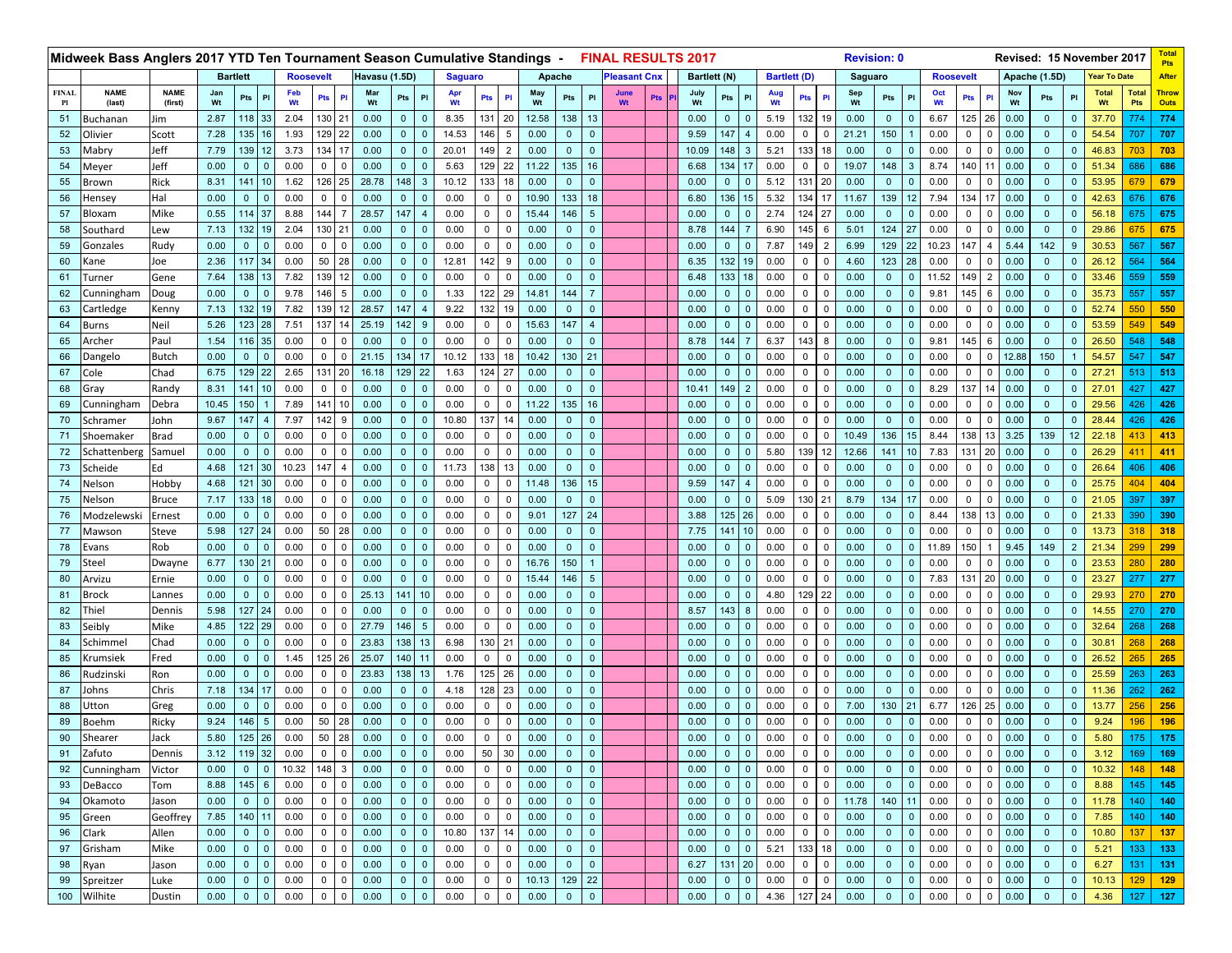|                    | Midweek Bass Anglers 2017 YTD Ten Tournament Season Cumulative Standings - FINAL RESULTS 2017                                                             |                        |                        |                |                |                           |                |                                   |                              |                |                |                         |                                                       |              |              |                     |            |                                                          |                      |                |                        |                |                | <b>Revision: 0</b> |                |              |                                            |                |                |                  |                           |                | Revised: 15 November 2017 |                                | <b>Total</b><br><b>Pts</b>  |
|--------------------|-----------------------------------------------------------------------------------------------------------------------------------------------------------|------------------------|------------------------|----------------|----------------|---------------------------|----------------|-----------------------------------|------------------------------|----------------|----------------|-------------------------|-------------------------------------------------------|--------------|--------------|---------------------|------------|----------------------------------------------------------|----------------------|----------------|------------------------|----------------|----------------|--------------------|----------------|--------------|--------------------------------------------|----------------|----------------|------------------|---------------------------|----------------|---------------------------|--------------------------------|-----------------------------|
|                    |                                                                                                                                                           |                        | <b>Bartlett</b>        |                |                | <b>Roosevelt</b>          |                |                                   | Havasu (1.5D)                | <b>Saguaro</b> |                |                         | Apache                                                |              |              | <b>Pleasant Cnx</b> |            | Bartlett (N)                                             |                      |                | <b>Bartlett (D)</b>    |                |                | Saguaro            |                |              | <b>Roosevelt</b>                           |                |                |                  | Apache (1.5D)             |                | Year To Date              |                                | <b>After</b>                |
| <b>FINAL</b><br>Pl | <b>NAME</b><br>(last)                                                                                                                                     | <b>NAME</b><br>(first) | Jan<br>Wt              | Pts            | PI             | Feb<br>Wt                 | Pts            | Mar<br>PI<br>Wt                   | PI<br>Pts                    | Apr<br>Wt      | Pts            | PI                      | May<br>Wt                                             | Pts          | PI           | June<br>Wt          | <b>Pts</b> | July<br>Wt                                               | Pts                  | P              | Aug<br>Wt              | <b>Pts</b>     | P1             | Sep<br>Wt          | Pts            | PI           | Oct<br>Wt                                  | Pts            | PI             | Nov<br>Wt        | Pts                       | P              | <b>Total</b><br>Wt        | <b>Total</b><br><b>Pts</b>     | <b>Throw</b><br><b>Outs</b> |
| 101                | Perow                                                                                                                                                     | <b>Brett</b>           | 5.94                   | 126 25         |                | 0.00                      | $\overline{0}$ | $\mathbf 0$<br>0.00               | $\mathbf{0}$<br>$\mathbf{0}$ | 0.00           | 0              | $\mathbf 0$             | 0.00                                                  | $\mathbf{0}$ | $\mathbf 0$  |                     |            | 0.00                                                     | $\mathbf{0}$         | $\mathbf{0}$   | 0.00                   | 0              | $\Omega$       | 0.00               | $\mathbf 0$    | $\mathbf 0$  | 0.00                                       | $\mathbf{0}$   | $\Omega$       | 0.00             | $\mathbf{0}$              | $\mathbf{0}$   | 5.94                      | 126                            | 126                         |
| 102                | Reichard                                                                                                                                                  | John                   | 0.00                   | $0-1$          | $\overline{0}$ | 0.00                      | $\mathbf{0}$   | $\mathbf 0$<br>0.00               | $\mathbf 0$<br>$\mathbf 0$   | 0.00           | $\mathbf 0$    | $\overline{0}$          | 0.00                                                  | $\mathbf{0}$ | $\mathbf 0$  |                     |            | 3.89                                                     | 126                  | 25             | 0.00                   | $\mathbf 0$    | $\mathbf 0$    | 0.00               | $\mathbf 0$    | $\mathbf 0$  | 0.00                                       | $\mathbf{0}$   | $\mathbf 0$    | 0.00             | $\mathbf{0}$              | $\overline{0}$ | 3.89                      | 126                            | 126                         |
| 103                | Sullivan                                                                                                                                                  | Dennis                 | 1.31                   | 115 36         |                | 0.00                      | $\mathbf{0}$   | 0.00<br>0                         | $\mathbf 0$<br>$\mathbf 0$   | 0.00           | $\mathbf 0$    | 0                       | 0.00                                                  | $\mathbf 0$  | $\mathbf{0}$ |                     |            | 0.00                                                     | $\mathbf{0}$         | $\overline{0}$ | 0.00                   | 0              | $\Omega$       | 0.00               | $\mathbf{0}$   | $\mathbf{0}$ | 0.00                                       | 0              | $\mathbf 0$    | 0.00             | $\mathbf{0}$              | $\mathbf 0$    | 1.31                      | 115 <sub>1</sub>               | 115                         |
| 104                | Halleck                                                                                                                                                   | Mike                   | 0.45                   | 113 38         |                | 0.00                      | $\overline{0}$ | $\mathbf 0$<br>0.00               | $\mathbf{0}$<br>$\mathbf{0}$ | 0.00           | $\mathbf 0$    | $\overline{0}$          | 0.00                                                  | $\mathbf{0}$ | $\mathbf{0}$ |                     |            | 0.00                                                     | $\mathbf{0}$         | $\overline{0}$ | 0.00                   | $\mathbf 0$    | $\overline{0}$ | 0.00               | $\mathbf 0$    | $\mathbf{0}$ | 0.00                                       | $\mathbf 0$    | $\Omega$       | 0.00             | $\overline{0}$            | $\Omega$       | 0.45                      |                                | $113$ 113                   |
| 105                | Hegenderfer                                                                                                                                               | Don                    | 0.00                   | $\mathbf{0}$   | $\mathbf{0}$   | 0.00                      | 50             | 28<br>0.00                        | $\mathbf{0}$<br>$\mathbf 0$  | 0.00           | $\mathbf 0$    | $\mathbf 0$             | 0.00                                                  | $\mathbf{0}$ | $\mathbf{0}$ |                     |            | 0.00                                                     | $\mathbf{0}$         | $\Omega$       | 0.00                   | $\mathbf 0$    | $\mathbf 0$    | 0.00               | $\mathbf 0$    | $\mathbf{0}$ | 0.00                                       | $\mathbf 0$    | $\Omega$       | 0.00             | $\mathbf{0}$              | $\Omega$       | 0.00                      | 50                             | 50                          |
| 106                | Allen                                                                                                                                                     | Wayne                  | 0.00                   | 0 <sup>1</sup> | $\mathbf{0}$   | 0.00                      | $\overline{0}$ | 0.00<br>$\mathbf{0}$              | $\mathbf{0}$<br>$\Omega$     | 0.00           | $\mathbf{0}$   | $\overline{0}$          | 0.00                                                  | $\mathbf{0}$ | $\Omega$     |                     |            | 0.00                                                     | $\mathbf{0}$         | 0              | 0.00                   | $\mathbf{0}$   | - 0            | 0.00               | $\mathbf{0}$   | $\mathbf{0}$ | 0.00                                       | $\mathbf{0}$   | $\mathbf 0$    | 0.00             | $\mathbf{0}$              | $\mathbf{0}$   | 0.00                      | $\mathbf{0}$                   | $\mathbf 0$                 |
| 107                | <b>Bailey</b>                                                                                                                                             | Ron                    | 0.00                   | 0              | $\mathbf{0}$   | 0.00                      | $\overline{0}$ | 0.00<br>$\mathbf 0$               | $\mathbf{0}$<br>$\mathbf{0}$ | 0.00           | $\overline{0}$ | $\overline{\mathbf{0}}$ | 0.00                                                  | $\mathbf{0}$ | $\mathbf{0}$ |                     |            | 0.00                                                     | $\overline{0}$       | $\Omega$       | 0.00                   | $\mathbf{0}$   | $\overline{0}$ | 0.00               | $\overline{0}$ | $\mathbf{0}$ | 0.00                                       | $\mathbf{0}$   | $\Omega$       | 0.00             | $\mathbf{0}$              | $\Omega$       | 0.00                      | $\mathbf{0}$                   | $\mathbf{0}$                |
| 108                | Blakeman                                                                                                                                                  | Bill                   | 0.00                   | $\mathbf{0}$   | $\mathbf{0}$   | 0.00                      | $\mathbf{0}$   | $\mathbf{0}$<br>0.00              | $\mathbf{0}$<br>$\mathbf{0}$ | 0.00           | $\Omega$       | $\mathbf{0}$            | 0.00                                                  | $\mathbf{0}$ | $\mathbf{0}$ |                     |            | 0.00                                                     | $\mathbf{0}$         |                | 0.00                   | $\mathbf{0}$   |                | 0.00               | $\mathbf{0}$   | $\mathbf 0$  | 0.00                                       | $\mathbf{0}$   | $\Omega$       | 0.00             | $\mathbf{0}$              | $\mathbf{0}$   | 0.00                      | $\mathbf{0}$                   | $\mathbf{0}$                |
| 109                | Campbell                                                                                                                                                  | Kyle                   | 0.00                   | $\mathbf{0}$   | $\mathbf{0}$   | 0.00                      | $\overline{0}$ | 0.00<br>$\mathbf{0}$              | $\mathbf{0}$<br>$\mathbf{0}$ | 0.00           | $\overline{0}$ | $\overline{0}$          | 0.00                                                  | $\mathbf{0}$ | $\mathbf{0}$ |                     |            | 0.00                                                     | $\overline{0}$       | $\Omega$       | 0.00                   | $\mathbf{0}$   | $\mathbf{0}$   | 0.00               | $\mathbf{0}$   | $\mathbf{0}$ | 0.00                                       | $\mathbf{0}$   | $\mathbf{0}$   | 0.00             | $\mathbf{0}$              | $\Omega$       | 0.00                      | $\mathbf{0}$                   | $\mathbf{0}$                |
| 110                | <b>DeDoncker</b>                                                                                                                                          | <b>Mike</b>            | 0.00                   | $\mathbf{0}$   | $\mathbf{0}$   | 0.00                      | $\overline{0}$ | 0.00<br>$\mathbf 0$               | $\mathbf{0}$<br>$\mathbf{0}$ | 0.00           | $\overline{0}$ | $\overline{0}$          | 0.00                                                  | $\mathbf{0}$ | $\mathbf{0}$ |                     |            | 0.00                                                     | $\mathbf{0}$         | $\Omega$       | 0.00                   | $\mathbf{0}$   | $\mathbf{0}$   | 0.00               | $\mathbf{0}$   | $\mathbf{0}$ | 0.00                                       | $\mathbf{0}$   | $\overline{0}$ | 0.00             | $\mathbf{0}$              | $\Omega$       | 0.00                      | $\mathbf{0}$                   | $\mathbf{0}$                |
| 111                | Frailey                                                                                                                                                   | Lionel                 | 0.00                   | $\mathbf{0}$   | $\mathbf{0}$   | 0.00                      | $\overline{0}$ | $\mathbf 0$<br>0.00               | $\mathbf{0}$<br>$\Omega$     | 0.00           | $\mathbf{0}$   | $\mathbf{0}$            | 0.00                                                  | $\mathbf{0}$ | $\mathbf{0}$ |                     |            | 0.00                                                     | $\mathbf{0}$         | $\Omega$       | 0.00                   | $\mathbf{0}$   | $\mathbf{0}$   | 0.00               | $\mathbf{0}$   | $\mathbf 0$  | 0.00                                       | $\bullet$      | $\Omega$       | 0.00             | $\mathbf{0}$              | $\mathbf{0}$   | 0.00                      | $\mathbf{0}$                   | $\mathbf 0$                 |
| 112                | Harper                                                                                                                                                    | Marvin                 | 0.00                   | $\mathbf{0}$   | $\mathbf{0}$   | 0.00                      | $\overline{0}$ | 0.00<br>$\mathbf{0}$              | $\mathbf{0}$<br>$\mathbf{0}$ | 0.00           | $\overline{0}$ | $\overline{0}$          | 0.00                                                  | $\mathbf{0}$ | $\mathbf{0}$ |                     |            | 0.00                                                     | $\overline{0}$       | $\Omega$       | 0.00                   | $\mathbf{0}$   | $\mathbf{0}$   | 0.00               | $\overline{0}$ | $\mathbf{0}$ | 0.00                                       | $\overline{0}$ | $\mathbf{0}$   | 0.00             | $\mathbf{0}$              | $\overline{0}$ | 0.00                      | $\mathbf{0}$                   | $\mathbf{0}$                |
| 113                | Holloway                                                                                                                                                  | <b>Mike</b>            | 0.00                   | $\mathbf{0}$   | $\mathbf{0}$   | 0.00                      | $\mathbf{0}$   | 0.00<br>$\mathbf{0}$              | $\mathbf{0}$<br>$\Omega$     | 0.00           | $\mathbf{0}$   | $\mathbf{0}$            | 0.00                                                  | $\mathbf{0}$ | $\Omega$     |                     |            | 0.00                                                     | $\mathbf{0}$         |                | 0.00                   | $\mathbf{0}$   | 0              | 0.00               | $\mathbf{0}$   | $\mathbf 0$  | 0.00                                       | $\mathbf{0}$   | $\mathbf 0$    | 0.00             | $\mathbf{0}$              | $\Omega$       | 0.00                      | $\mathbf{0}$                   | $\mathbf{0}$                |
| 114                | Lemanski                                                                                                                                                  | Matt                   | 0.00                   | $\overline{0}$ | $\mathbf{0}$   | 0.00                      | $\overline{0}$ | $\mathbf{0}$<br>0.00              | $\mathbf{0}$<br>$\Omega$     | 0.00           | $\overline{0}$ | $\mathbf{0}$            | 0.00                                                  | $\mathbf{0}$ | $\mathbf{0}$ |                     |            | 0.00                                                     | $\overline{0}$       | $\Omega$       | 0.00                   | $\mathbf{0}$   | $\mathbf{0}$   | 0.00               | $\mathbf{0}$   | $\mathbf 0$  | 0.00                                       | $\overline{0}$ | $\Omega$       | 0.00             | $\mathbf{0}$              | $\Omega$       | 0.00                      | $\overline{0}$                 | $\mathbf{0}$                |
| 115                | <b>Mladick</b>                                                                                                                                            | Richard                | 0.00                   | $\mathbf 0$    | $\mathbf{0}$   | 0.00                      | $\overline{0}$ | $\mathbf 0$<br>0.00               | $\mathbf{0}$<br>$\Omega$     | 0.00           | $\mathbf{0}$   | $\overline{0}$          | 0.00                                                  | $\mathbf{0}$ | $\mathbf{0}$ |                     |            | 0.00                                                     | $\mathbf{0}$         |                | 0.00                   | $\mathbf{0}$   | $\mathbf{0}$   | 0.00               | $\mathbf{0}$   | $\mathbf{0}$ | 0.00                                       | $\overline{0}$ | $\Omega$       | 0.00             | $\mathbf{0}$              | $\Omega$       | 0.00                      | $\mathbf{0}$                   | $\mathbf{0}$                |
| 116                | Rice                                                                                                                                                      | Dave                   | 0.00                   | $\mathbf{0}$   | $\mathbf{0}$   | 0.00                      | $\overline{0}$ | 0.00<br>$\mathbf 0$               | $\mathbf{0}$<br>- 0          | 0.00           | $\mathbf{0}$   | $\overline{0}$          | 0.00                                                  | $\mathbf{0}$ | $\Omega$     |                     |            | 0.00                                                     | $\mathbf{0}$         | -0             | 0.00                   | $\mathbf{0}$   | - 0            | 0.00               | $\overline{0}$ | $\mathbf{0}$ | 0.00                                       | $\mathbf{0}$   | $\mathbf{0}$   | 0.00             | $\mathbf{0}$              | $\Omega$       | 0.00                      | $\mathbf{0}$                   | $\mathbf 0$                 |
| 117                | Simer                                                                                                                                                     | <b>Steve</b>           | 0.00                   | $\mathbf{0}$   | $\mathbf{0}$   | 0.00                      | $\overline{0}$ | 0.00<br>$\mathbf 0$               | $\mathbf{0}$<br>$\mathbf{0}$ | 0.00           | $\overline{0}$ | $\mathbf{0}$            | 0.00                                                  | $\mathbf{0}$ | $\mathbf{0}$ |                     |            | 0.00                                                     | $\mathbf{0}$         | $\Omega$       | 0.00                   | $\overline{0}$ | $\overline{0}$ | 0.00               | $\overline{0}$ | $\mathbf{0}$ | 0.00                                       | $\mathbf{0}$   | $\mathbf{0}$   | 0.00             | $\mathbf{0}$              | $\Omega$       | 0.00                      | $\mathbf{0}$                   | $\mathbf 0$                 |
| 118                | Southwind                                                                                                                                                 | <b>Brendan</b>         | 0.00                   | $\Omega$       | $\mathbf{0}$   | 0.00                      | $\mathbf{0}$   | 0.00<br>$\mathbf{0}$              | $\mathbf{0}$<br>$\Omega$     | 0.00           | $\Omega$       | $\mathbf{0}$            | 0.00                                                  | $\mathbf 0$  | $\mathbf{0}$ |                     |            | 0.00                                                     | $\mathbf{0}$         |                | 0.00                   | $\Omega$       |                | 0.00               | $\mathbf{0}$   | $\mathbf 0$  | 0.00                                       | $\mathbf{0}$   |                | 0.00             | $\mathbf{0}$              | $\Omega$       | 0.00                      | $\mathbf{0}$                   | $\mathbf{0}$                |
| 119                | Winston                                                                                                                                                   | Dave                   | 0.00                   | $\mathbf{0}$   | $\mathbf{0}$   | 0.00                      | $\overline{0}$ | 0.00<br>$\mathbf 0$               | $\mathbf{0}$<br>$\mathbf 0$  | 0.00           | $\mathbf{0}$   | $\overline{0}$          | 0.00                                                  | $\mathbf{0}$ | $\mathbf{0}$ |                     |            | 0.00                                                     | $\overline{0}$       | $\Omega$       | 0.00                   | $\mathbf{0}$   | $\mathbf{0}$   | 0.00               | $\mathbf{0}$   | $\mathbf 0$  | 0.00                                       | $\mathbf{0}$   | $\mathbf{0}$   | 0.00             | $\mathbf{0}$              | 0              | 0.00                      | $\mathbf{0}$                   | $\mathbf{0}$                |
|                    |                                                                                                                                                           | <b>TOTALS</b>          | 241.81                 |                |                | 161.73                    |                | 548.47                            |                              | 290.63         |                |                         | 322.54                                                |              |              | 0.00                |            | 195.29                                                   |                      |                | 154.01                 |                |                | 306.13             |                |              | 231.63                                     |                |                | 94.76            |                           |                |                           |                                |                             |
|                    | *EOY ties broken first by Total Points w/o Throwouts. If still a tie, then will be broken by Total Weight for year. Throwouts kick-in with October Event. |                        |                        |                |                |                           |                |                                   |                              |                |                |                         |                                                       |              |              |                     |            |                                                          |                      |                |                        |                |                |                    |                |              | <b>GOLD IN TOTALS ROW FOR 2 DAY EVENTS</b> |                |                |                  |                           |                |                           |                                |                             |
|                    | 2017 % of Mbrs Fishing                                                                                                                                    |                        | 71%                    |                |                | 62%                       |                | 44%                               |                              | 59%            |                |                         | 51%                                                   |              |              | 51%                 |            | 48%                                                      |                      |                | 48%                    |                |                | 49%                |                |              | 45%                                        |                |                | 32%              |                           |                |                           | <b>Present Category Status</b> |                             |
|                    | # Fished / # Monthly Mbrs                                                                                                                                 |                        | 58 / 82                |                |                | 64 / 104                  |                | 48 / 108                          |                              | 64 / 109       |                |                         | 56 / 111                                              |              |              |                     |            | 54 / 113                                                 |                      |                | 56 / 117               |                |                | 58 / 118           |                |              | 54 / 119                                   |                |                | 37/120           |                           |                | <b>Boater Catgy</b>       | Gold                           |                             |
| 2017               | <b>LUNKER OF MONTH</b>                                                                                                                                    |                        | <b>ATHERTON</b>        |                |                | <b>WACKER</b>             |                | <b>ROJAS</b>                      |                              | <b>MEDINA</b>  |                |                         | <b>GRIMES</b>                                         |              |              |                     |            | <b>MURDOCK</b>                                           |                      |                | <b>BOSKET</b>          |                |                | <b>BELL</b>        |                |              | <b>HAWKINS</b>                             |                |                | <b>GRIMES</b>    |                           |                | CO Categon                | <b>Blue</b>                    |                             |
| Tmts               |                                                                                                                                                           | <b>LUNKER WEIGHT</b>   | 7.40<br>2.54           |                |                | 3.58                      |                | 5.33<br>2.65                      |                              | 9.60<br>2.58   |                |                         | 4.47<br>2.51                                          |              |              | 4.47<br>2.51        |            | 2.88<br>1.48                                             |                      |                | 3.21<br>1.17           |                |                | 5.74<br>2.51       |                |              | 3.85<br>2.51                               |                |                | 3.78<br>0.69     |                           |                | No Category               | Pink                           |                             |
|                    |                                                                                                                                                           |                        |                        |                |                | 1.74                      |                |                                   |                              |                |                |                         |                                                       |              |              |                     |            |                                                          |                      |                |                        |                |                |                    |                |              |                                            |                |                |                  |                           |                |                           | Gray                           |                             |
|                    | Avg Wt per fish caught                                                                                                                                    |                        |                        |                |                |                           |                |                                   |                              |                |                |                         |                                                       |              |              |                     |            |                                                          |                      |                |                        |                |                |                    |                |              |                                            |                |                |                  |                           |                |                           |                                |                             |
|                    | Avg Wt per person fishing                                                                                                                                 |                        | 2.01                   |                |                | 2.53                      |                | 11.61                             |                              | 4.56           |                |                         | 5.87                                                  |              |              | 5.87                |            | 3.66                                                     |                      |                | 2.78                   |                |                | 5.32               |                |              | 5.32                                       |                |                | 0.39             |                           |                |                           | Non Membership Month           |                             |
|                    | <b>STATISTICS OF INTEREST</b><br><b>Monthly Tmx Boats 2006</b>                                                                                            |                        | Jan<br>10 <sup>°</sup> |                |                | Feb<br>12 <sub>2</sub>    |                | <b>Mar</b><br>12                  |                              | Apr<br>14      |                |                         | <b>May</b><br>10 <sup>°</sup>                         |              |              | Jun<br>$9^{\circ}$  |            | Jul<br>10 <sup>°</sup>                                   |                      |                | Aug<br>10 <sup>°</sup> |                |                | <b>Sep</b><br>14   |                |              | Oct<br>13                                  |                |                | <b>Nov</b><br>15 | <b>AVG#BOATS</b><br>11.73 |                |                           |                                |                             |
|                    | <b>Monthly Tmx Boats 2007</b>                                                                                                                             |                        | 15 <sub>15</sub>       |                |                | 14                        |                | 14                                |                              | 24             |                |                         | 20                                                    |              |              | 22                  |            | 21                                                       |                      |                | $\overline{0}$         |                |                | 14                 |                |              | 18                                         |                |                | 19               | 16.45                     |                |                           |                                |                             |
|                    | <b>Monthly Tmx Boats 2008</b>                                                                                                                             |                        | 15                     |                |                | 20                        |                | 20                                |                              | 22             |                |                         | 22                                                    |              |              | 17 <sup>°</sup>     |            | 15 <sub>15</sub>                                         |                      |                | $\mathbf{0}$           |                |                | 14                 |                |              | 19                                         |                |                | 15               | 16.27                     |                |                           |                                |                             |
|                    | <b>Monthly Tmx Boats 2009</b>                                                                                                                             |                        | 17                     |                |                | 19                        |                | 19                                |                              | 22             |                |                         | 23                                                    |              |              | 22                  |            | 22                                                       |                      |                | 20                     |                |                | 21                 |                |              | 19                                         |                |                | 22               | 20.55                     |                |                           |                                |                             |
|                    | <b>Monthly Tmx Boats 2010</b>                                                                                                                             |                        | 22                     |                |                | 24                        |                | 24                                |                              | 18             |                |                         | 22                                                    |              |              | 15 <sub>15</sub>    |            | 13 <sup>°</sup>                                          |                      |                | 17                     |                |                | 13                 |                |              | 19                                         |                |                | 22               | 19.00                     |                |                           |                                |                             |
|                    | <b>Monthly Tmx Boats 2011</b>                                                                                                                             |                        | 23                     |                |                | 22                        |                | 22                                |                              | 22             |                |                         | 27                                                    |              |              | 17                  |            | 14                                                       |                      |                | 18                     |                |                | 16                 |                |              | 23                                         |                |                | 21               | 20.45                     |                |                           |                                |                             |
|                    | <b>Monthly Tmx Boats 2012</b>                                                                                                                             |                        | 27                     |                |                | 22                        |                | 22                                |                              | 23             |                |                         | 23                                                    |              |              | 18                  |            | 18                                                       |                      |                | 22                     |                |                | 24                 |                |              | 20                                         |                |                | 17               | 21.45                     |                |                           |                                |                             |
|                    | <b>Monthly Tmx Boats 2013</b>                                                                                                                             |                        | 14                     |                |                | 21                        |                | 21                                |                              | 18             |                |                         | 21                                                    |              |              | 13                  |            | 20                                                       |                      |                | 19                     |                |                | 19                 |                |              | 12                                         |                |                | 20               | 18.00                     |                |                           |                                |                             |
|                    | <b>Monthly Tmx Boats 2014</b>                                                                                                                             |                        | 26                     |                |                | 22                        |                | 19                                |                              | 25             |                |                         | 20                                                    |              |              | 21                  |            | 26                                                       |                      |                | 28                     |                |                | 19                 |                |              | 21                                         |                |                | 21               | 22.55<br>25.18            |                |                           |                                |                             |
|                    | <b>Monthly Tmx Boats 2015</b>                                                                                                                             |                        | 24<br>29               |                |                | 30<br>34                  |                | 20<br>20                          |                              | 25<br>30       |                |                         | 26<br>25                                              |              |              | 25<br>32            |            | 24<br>29                                                 |                      |                | 28<br>24               |                |                | 24<br>27           |                |              | 23<br>27                                   |                |                | 28<br>29         | 27.82                     |                |                           |                                |                             |
|                    | <b>Monthly Tmx Boats 2016</b><br><b>Monthly Tmx Boats 2017</b>                                                                                            |                        | 38                     |                |                | 32 <sub>2</sub>           |                | 24                                |                              | 32             |                |                         | 28                                                    |              |              | $\mathbf{0}$        |            | 27                                                       |                      |                | 28                     |                |                | 29                 |                |              | 27                                         |                |                | 19               | 25.82                     |                |                           |                                |                             |
|                    |                                                                                                                                                           |                        |                        |                |                |                           |                |                                   |                              |                |                |                         |                                                       |              |              |                     |            |                                                          |                      |                |                        |                |                |                    |                |              |                                            |                |                |                  |                           |                |                           |                                |                             |
|                    | History - End of Year Awards - Awards presented for the first time in 2006 at awards dinner on January 10, 2007                                           |                        |                        |                |                |                           |                |                                   |                              |                |                |                         |                                                       |              |              |                     |            |                                                          |                      |                |                        |                |                |                    |                |              |                                            |                |                |                  |                           |                |                           |                                |                             |
|                    | 2006 Angler of the Year                                                                                                                                   |                        |                        |                |                | PI Boater of the Year     |                |                                   |                              |                |                |                         | PI Non Boater of the Year                             |              |              |                     |            | <b>Lunker of the Year</b>                                |                      |                |                        |                |                |                    |                |              |                                            |                |                |                  |                           |                |                           |                                |                             |
|                    | Terry Tassin (Points 1322)                                                                                                                                |                        |                        |                |                |                           |                | <b>Terry Tassin [Points 1322]</b> |                              |                |                |                         | Lionel Frailey (Pts 1312)                             |              |              |                     | <b>WN</b>  |                                                          | <b>Steve Plimley</b> |                |                        |                |                |                    |                |              |                                            |                |                |                  |                           |                |                           |                                |                             |
|                    | At Dinner on 10 Jan 2007                                                                                                                                  |                        |                        |                |                |                           |                |                                   |                              |                |                |                         |                                                       |              |              |                     | Wt         | 6.80 lb                                                  |                      |                |                        |                |                |                    |                |              |                                            |                |                |                  |                           |                |                           |                                |                             |
|                    | <b>TOTAL ATTENDING: 44</b>                                                                                                                                |                        |                        |                |                |                           |                |                                   |                              |                |                |                         |                                                       |              |              |                     | _ake       | Pleasant - April 2006                                    |                      |                |                        |                |                |                    |                |              |                                            |                |                |                  |                           |                |                           |                                |                             |
| 2007               | Angler of the Year                                                                                                                                        |                        |                        | PI.            |                | <b>Boater of the Year</b> |                |                                   |                              |                |                |                         | PI Non Boater of the Year                             |              |              |                     |            | <b>Lunker of the Year</b>                                |                      |                |                        |                |                |                    |                |              |                                            |                |                |                  |                           |                |                           |                                |                             |
|                    | Terry Tassin (Points 1165)                                                                                                                                |                        |                        |                |                |                           |                | Terry Tassin [Points 1165]        |                              |                |                |                         | Tim Wood (Pts 1161)                                   |              |              |                     | <b>WN</b>  |                                                          | <b>Tim Wood</b>      |                |                        |                |                |                    |                |              |                                            |                |                |                  |                           |                |                           |                                |                             |
|                    | At Dinner on 9 Jan 2008                                                                                                                                   |                        |                        |                |                |                           |                |                                   |                              |                |                |                         |                                                       |              |              |                     | Wt         | 6.90 lb                                                  |                      |                |                        |                |                |                    |                |              |                                            |                |                |                  |                           |                |                           |                                |                             |
|                    | <b>TOTAL ATTENDING: 56</b>                                                                                                                                |                        |                        |                |                |                           |                |                                   |                              |                |                |                         |                                                       |              |              |                     | Lake       | Pleasant - July 2007                                     |                      |                |                        |                |                |                    |                |              |                                            |                |                |                  |                           |                |                           |                                |                             |
|                    |                                                                                                                                                           |                        |                        |                |                |                           |                |                                   |                              |                |                |                         |                                                       |              |              |                     |            |                                                          |                      |                |                        |                |                |                    |                |              |                                            |                |                |                  |                           |                |                           |                                |                             |
| 2008               | Angler of the Year<br>Steve Cook ( Points 1176 )                                                                                                          |                        |                        | PI             |                | <b>Boater of the Year</b> |                | Lew Southard [Points 1169]        |                              |                |                |                         | PI Non Boater of the Year<br>Steve Cook [Points 1176] |              |              |                     | <b>WN</b>  | <b>Lunker of the Year</b><br><b>Lewis (Lew) Southard</b> |                      |                |                        |                |                |                    |                |              |                                            |                |                |                  |                           |                |                           |                                |                             |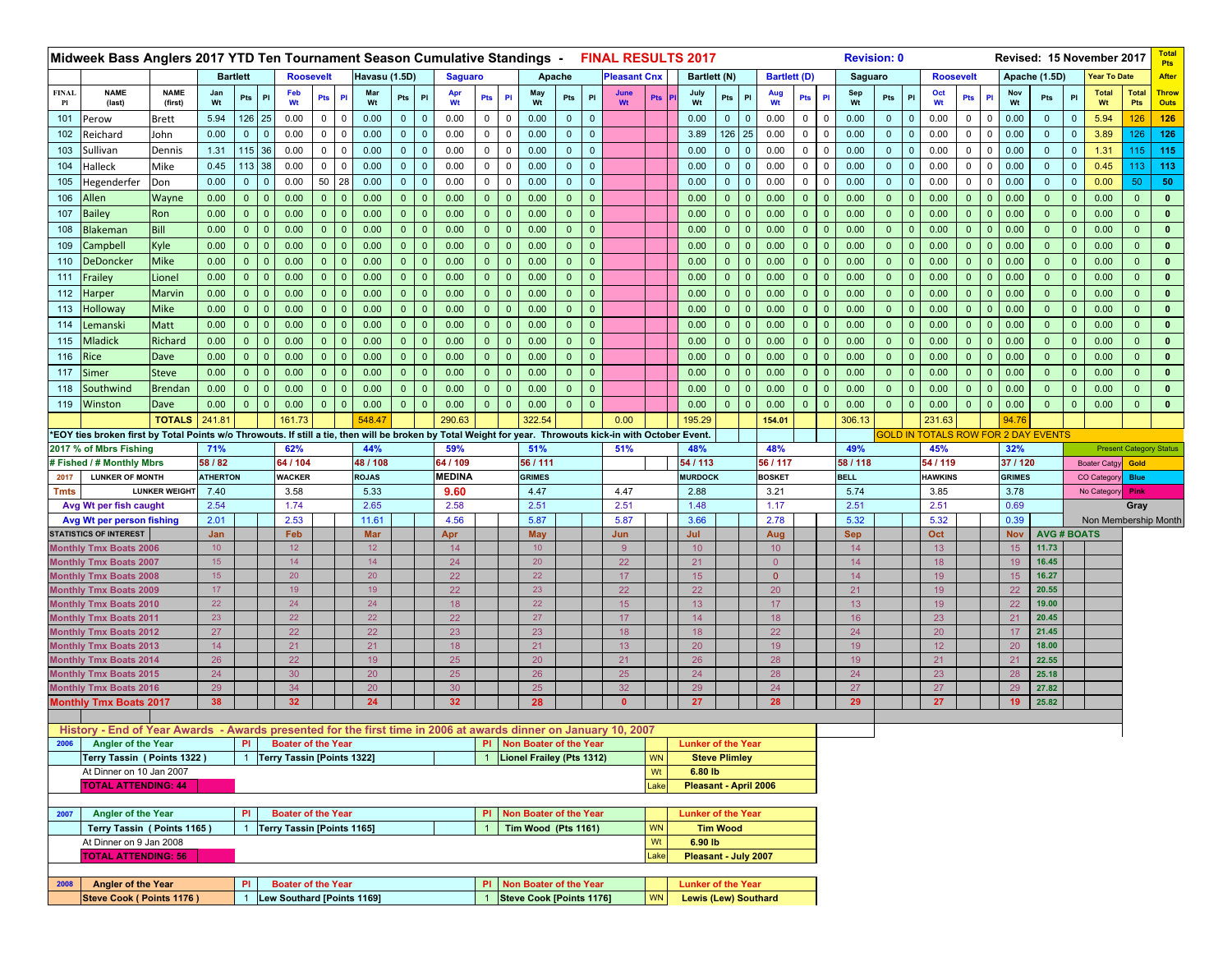|              | Midweek Bass Anglers 2017 YTD Ten Tournament Season Cumulative Standings - FINAL RESULTS 2017 |                        |           |                 |                |     |                                                            |   |               |     |   |                |                |                |                                                    |     |                          |                     |                 |                           |                              |                           |           |                     |    |           | <b>Revision: 0</b> |    |                                              |          |               | Revised: 15 November 2017 |     |   |                     |     | <b>Total</b><br><b>Pts</b> |
|--------------|-----------------------------------------------------------------------------------------------|------------------------|-----------|-----------------|----------------|-----|------------------------------------------------------------|---|---------------|-----|---|----------------|----------------|----------------|----------------------------------------------------|-----|--------------------------|---------------------|-----------------|---------------------------|------------------------------|---------------------------|-----------|---------------------|----|-----------|--------------------|----|----------------------------------------------|----------|---------------|---------------------------|-----|---|---------------------|-----|----------------------------|
|              |                                                                                               |                        |           | <b>Bartlett</b> |                |     | <b>Roosevelt</b>                                           |   | Havasu (1.5D) |     |   | <b>Saguaro</b> |                |                | Apache                                             |     |                          | <b>Pleasant Cnx</b> |                 |                           | Bartlett (N)                 |                           |           | <b>Bartlett (D)</b> |    |           | Saguaro            |    | <b>Roosevelt</b>                             |          |               | Apache (1.5D)             |     |   | <b>Year To Date</b> |     | After                      |
| <b>FINAL</b> | <b>NAME</b><br>(last)                                                                         | <b>NAME</b><br>(first) | Jan<br>Wt |                 | P<br>Pts       | Feb | Pts                                                        | P | Mar           | Pts | P | Apr<br>Wt      | Pts            | $\mathsf{PI}$  | May                                                | Pts | PI                       | June<br>Wt          | Pts             | July<br>Wt                | Pts                          | PI                        | Aug<br>Wt | Pts                 | P1 | Sep<br>Wt | Pts                | PI | Oct<br>Wt                                    | Pts<br>P | Nov<br>Wt     |                           | Pts | P | <b>Total</b>        | Pts | Total Throw<br>Outs        |
|              | At Dinner on 14 Jan 2009                                                                      |                        |           |                 | $2^{\circ}$    |     | Mike Richter [Points 1160]                                 |   |               |     |   |                |                |                | 2 Charlie Ferrell [Pts 1151]                       |     |                          |                     | Wt              | 6.12 lb                   |                              |                           |           |                     |    |           |                    |    |                                              |          |               |                           |     |   |                     |     |                            |
|              | <b>TOTAL ATTENDING: 60</b>                                                                    |                        |           |                 |                |     | 3 Rick Brown [Points 1159]                                 |   |               |     |   |                | 3              |                | Mark Durben [Pts1140]                              |     |                          |                     | Lake            |                           |                              | Alamo - April 2008        |           |                     |    |           |                    |    |                                              |          |               |                           |     |   |                     |     |                            |
|              |                                                                                               |                        |           |                 |                |     |                                                            |   |               |     |   |                |                |                |                                                    |     |                          |                     |                 |                           |                              |                           |           |                     |    |           |                    |    |                                              |          |               |                           |     |   |                     |     |                            |
| 2009         | Angler of the Year                                                                            |                        |           |                 | PI             |     | <b>Boater of the Year</b>                                  |   |               |     |   |                | PI             |                | Non Boater of the Year                             |     |                          |                     |                 |                           |                              | <b>Lunker of the Year</b> |           |                     |    |           |                    |    |                                              |          |               |                           |     |   |                     |     |                            |
|              | Mike Richter (Points 1313)                                                                    |                        |           |                 |                |     | Rick Brown [Points 1313]                                   |   |               |     |   |                |                |                | <b>Howard Thomas [Pts1303]</b>                     |     |                          |                     | <b>WN</b>       |                           | <b>Jamie Shaw</b>            |                           |           |                     |    |           |                    |    |                                              |          |               |                           |     |   |                     |     |                            |
|              | At Dinner on 13 Jan 2010                                                                      |                        |           |                 |                |     | 2 Lew Southard {Points 1303                                |   |               |     |   |                |                |                | 2 Sean Ballard [Pts 1287]                          |     |                          |                     | Wt              | 7.46 lb                   |                              |                           |           |                     |    |           |                    |    |                                              |          |               |                           |     |   |                     |     |                            |
|              | <b>TOTAL ATTENDING: 80</b>                                                                    |                        |           |                 |                |     | 3 Richie Rojas {Points 1289]                               |   |               |     |   |                |                |                | 3 Pete Kirberg [Pts 1286]                          |     |                          |                     | Lake            | Pleasant - June 2009      |                              |                           |           |                     |    |           |                    |    |                                              |          |               |                           |     |   |                     |     |                            |
|              |                                                                                               |                        |           |                 |                |     |                                                            |   |               |     |   |                |                |                |                                                    |     |                          |                     |                 |                           |                              |                           |           |                     |    |           |                    |    |                                              |          |               |                           |     |   |                     |     |                            |
| 2010         | <b>Angler of the Year</b>                                                                     |                        |           |                 | PI             |     | <b>Boater of the Year</b>                                  |   |               |     |   |                | PI.            |                | Non Boater of the Year                             |     |                          |                     |                 | <b>Lunker of the Year</b> |                              |                           |           |                     |    |           |                    |    | <b>History of Angler of the Year Winners</b> |          |               |                           |     |   |                     |     |                            |
|              | Daniel Elias (Points 1315)                                                                    |                        |           |                 |                |     | Tony Medina [1314]                                         |   |               |     |   |                |                |                | <b>Butch Nessline [1311]</b>                       |     |                          |                     | <b>WN</b>       |                           |                              | <b>Lou Hirlemann</b>      |           |                     |    |           |                    |    | Year                                         |          | <b>Winner</b> |                           |     |   |                     |     |                            |
|              | At Dinner on 12 Jan 2011                                                                      |                        |           |                 | $2^{\circ}$    |     | Steve Cook [1310]                                          |   |               |     |   |                | $\overline{2}$ |                | <b>Howard Thomas [1306]</b>                        |     |                          |                     | Wt              | 5.57 lb                   |                              |                           |           |                     |    |           |                    |    | 2005                                         |          |               | None in 1st Year.         |     |   |                     |     |                            |
|              | <b>TOTAL ATTENDING: 87</b>                                                                    |                        |           |                 | 3              |     | Paul Cormany [1300]                                        |   |               |     |   |                | $\mathbf{3}$   |                | Gary Grimes [1296]                                 |     |                          |                     | Lake            | Havasu - March 2010       |                              |                           |           |                     |    |           |                    |    | 2006                                         |          |               | <b>Terry Tassin</b>       |     |   |                     |     |                            |
|              |                                                                                               |                        |           |                 |                |     |                                                            |   |               |     |   |                |                |                |                                                    |     |                          |                     |                 |                           |                              |                           |           |                     |    |           |                    |    | 2007                                         |          |               | <b>Terry Tassin</b>       |     |   |                     |     |                            |
| 2011         | <b>Angler of the Year</b>                                                                     |                        |           |                 | <b>PI</b>      |     | <b>Boater of the Year</b>                                  |   |               |     |   |                | PI.            |                | Non Boater of the Year                             |     |                          |                     |                 | <b>Lunker of the Year</b> |                              |                           |           |                     |    |           |                    |    | 2008                                         |          |               | <b>Steve Cook</b>         |     |   |                     |     |                            |
|              | Jeff Martineau (Points 1335)                                                                  |                        |           |                 |                |     | Daniel Elias [1308]                                        |   |               |     |   |                |                |                | Ernie Arvizu [1310]                                |     |                          |                     | <b>WN</b>       |                           | <b>Mark Poe</b>              |                           |           |                     |    |           |                    |    | 2009                                         |          |               | <b>Mike Richter</b>       |     |   |                     |     |                            |
|              | At Dinner on 11 Jan 2012                                                                      |                        |           |                 | 2 <sup>7</sup> |     | Jamie Shaw [1306]                                          |   |               |     |   |                | $\overline{2}$ |                | Mark Durben [1281]                                 |     |                          |                     | Wt              | 8.64 lb                   |                              |                           |           |                     |    |           |                    |    | 2010                                         |          |               | <b>Daniel Elias</b>       |     |   |                     |     |                            |
|              | <b>TOTAL ATTENDING: 82</b>                                                                    |                        |           |                 | 3              |     | Paul Cormany [1289]                                        |   |               |     |   |                | 3              |                | <b>Richard Lapointe [1270]</b>                     |     |                          |                     | Lake            |                           |                              | Apache - May 2011         |           |                     |    |           |                    |    | 2011                                         |          |               | Jeff Martineau            |     |   |                     |     |                            |
|              |                                                                                               |                        |           |                 |                |     |                                                            |   |               |     |   |                |                |                |                                                    |     |                          |                     |                 |                           |                              |                           |           |                     |    |           |                    |    | 2012                                         |          |               | <b>Paul Cormany</b>       |     |   |                     |     |                            |
| 2012         | <b>Angler of the Year</b>                                                                     |                        |           |                 | PI             |     | <b>Boater of the Year</b>                                  |   |               |     |   |                | PI.            |                | Non Boater of the Year                             |     |                          |                     |                 |                           |                              | <b>Lunker of the Year</b> |           |                     |    |           |                    |    | 2013                                         |          |               | <b>Paul Cormany</b>       |     |   |                     |     |                            |
|              | Paul Cormany (1324 Points)                                                                    |                        |           |                 |                |     | Rick Brown [1315 Points]                                   |   |               |     |   |                | $\overline{1}$ |                | Ken Buvala [1277 Pts ]                             |     |                          |                     | <b>WN</b>       |                           | <b>Paul Cormany</b>          |                           |           |                     |    |           |                    |    | 2014                                         |          |               | Lou Hirlemann             |     |   |                     |     |                            |
|              | At Dinner on 9 Jan 2013                                                                       |                        |           |                 |                |     | 2 Neil Burns [1314 Points]                                 |   |               |     |   |                |                |                | 2 Sean Ballard [1271 Pts]                          |     |                          |                     | Wt              |                           | 11.34 lb                     |                           |           |                     |    |           |                    |    | 2015                                         |          |               | <b>Rick Brown</b>         |     |   |                     |     |                            |
|              | <b>TOTAL ATTENDING: 70</b>                                                                    |                        |           |                 | 3              |     | Tony Medina [1298 Points]                                  |   |               |     |   |                |                |                | 3 John Milkint [1269 Pts]                          |     |                          |                     | Lake            | Roosevelt - February 2012 |                              |                           |           |                     |    |           |                    |    | 2016                                         |          |               | <b>Rick Brown</b>         |     |   |                     |     |                            |
|              |                                                                                               |                        |           |                 |                |     |                                                            |   |               |     |   |                |                |                |                                                    |     |                          |                     |                 |                           |                              |                           |           |                     |    |           |                    |    | 2017                                         |          |               | <b>Clinton Bell</b>       |     |   |                     |     |                            |
| 2013         | <b>Angler of the Year</b>                                                                     |                        |           |                 | <b>PI</b>      |     | <b>Boater of the Year</b>                                  |   |               |     |   |                | PI             |                | <b>Co-Angler of the Year</b>                       |     |                          |                     |                 | <b>Lunker of the Year</b> |                              |                           |           |                     |    |           |                    |    | 2018                                         |          |               |                           |     |   |                     |     |                            |
|              | Paul Cormany (1322 Points                                                                     |                        |           |                 | $\mathbf{1}$   |     | Jerry Askam [1311]                                         |   |               |     |   |                | $\overline{1}$ |                | Gary Martlage [1304]                               |     |                          |                     | <b>WN</b>       |                           | <b>Jeff Mabry</b>            |                           |           |                     |    |           |                    |    | 2019                                         |          |               |                           |     |   |                     |     |                            |
|              | At Dinner on 8 Jan 2014                                                                       |                        |           |                 |                |     | 2 Mike Edgar [1295]                                        |   |               |     |   |                |                |                | 2 Mark Royal [1294]                                |     |                          |                     | Wt              |                           | 8.34 lb                      |                           |           |                     |    |           |                    |    | 2020                                         |          |               |                           |     |   |                     |     |                            |
|              | <b>TOTAL ATTENDING: 73</b>                                                                    |                        |           |                 |                |     | 3 Jeff Mason [1294]                                        |   |               |     |   |                |                |                | 3 John Milkint [1287]                              |     |                          |                     | _ake            | Apache - May 2013         |                              |                           |           |                     |    |           |                    |    | 2021                                         |          |               |                           |     |   |                     |     |                            |
|              |                                                                                               |                        |           |                 |                |     |                                                            |   |               |     |   |                |                |                |                                                    |     |                          |                     |                 |                           |                              |                           |           |                     |    |           |                    |    |                                              |          |               |                           |     |   |                     |     |                            |
| 2014         | <b>Angler of the Year</b>                                                                     |                        |           |                 | <b>PI</b>      |     | <b>Boater of the Year</b>                                  |   |               |     |   |                | PI             |                | <b>Co-Angler of the Year</b>                       |     |                          |                     |                 |                           |                              | <b>Lunker of the Year</b> |           |                     |    |           |                    |    |                                              |          |               |                           |     |   |                     |     |                            |
|              | Lou Hirlemann (1323 Points)                                                                   |                        |           |                 |                |     | Gary Martlage [1315 Points ]                               |   |               |     |   |                |                |                | Sean Ballard [1297 Pts]                            |     |                          |                     | <b>WN</b>       |                           | <b>Jim Buchanan</b>          |                           |           |                     |    |           |                    |    |                                              |          |               |                           |     |   |                     |     |                            |
|              | At Dinner on 14 Jan 2015                                                                      |                        |           |                 | 2 <sup>2</sup> |     | Gary Grimes [1314 Points]                                  |   |               |     |   |                | $\overline{2}$ |                | Mark Royal [1292 Pts ]                             |     |                          |                     | Wt              |                           | 7.82 lb                      |                           |           |                     |    |           |                    |    |                                              |          |               |                           |     |   |                     |     |                            |
|              | <b>TOTAL ATTENDING: 75</b>                                                                    |                        |           |                 | 3              |     | Richie Rojas [1273 Points]                                 |   |               |     |   |                | 3 <sup>1</sup> |                | Tom Savage [1264 Pts]                              |     |                          |                     | _ake            | Saguaro - June 2014       |                              |                           |           |                     |    |           |                    |    |                                              |          |               |                           |     |   |                     |     |                            |
|              |                                                                                               |                        |           |                 |                |     |                                                            |   |               |     |   |                |                |                |                                                    |     |                          |                     |                 |                           |                              |                           |           |                     |    |           |                    |    |                                              |          |               |                           |     |   |                     |     |                            |
| 2015         | <b>Angler of the Year</b>                                                                     |                        |           |                 | <b>PI</b>      |     | <b>Boater of the Year</b>                                  |   |               |     |   |                | <b>PI</b>      |                | <b>Co-Angler of the Year</b>                       |     |                          |                     |                 | <b>Lunker of the Year</b> |                              |                           |           |                     |    |           |                    |    |                                              |          |               |                           |     |   |                     |     |                            |
|              | <b>Rick Brown (1324 Points</b><br>At Dinner on 13 Jan 2016                                    |                        |           |                 | $\overline{2}$ |     | Gary Martlage [1298 Points ]<br>Richie Rojas [1296 Points] |   |               |     |   |                | $\overline{2}$ |                | Chuck Golden [1286 Pts]<br>Jim Buchanan [1284 Pts] |     |                          |                     | <b>WN</b><br>Wt |                           | <b>Rick Brown</b><br>9.16 lb |                           |           |                     |    |           |                    |    |                                              |          |               |                           |     |   |                     |     |                            |
|              |                                                                                               |                        |           |                 | 3              |     | Bryan Steele [1284 Points ]                                |   |               |     |   |                | 3              |                | Tom Savage [1271 Pts]                              |     |                          |                     | Lake            |                           |                              |                           |           |                     |    |           |                    |    |                                              |          |               |                           |     |   |                     |     |                            |
|              | <b>TOTAL ATTENDING: 92</b>                                                                    |                        |           |                 |                |     |                                                            |   |               |     |   |                |                |                |                                                    |     |                          |                     |                 |                           |                              | Saguaro - June 2015       |           |                     |    |           |                    |    |                                              |          |               |                           |     |   |                     |     |                            |
| 2016         |                                                                                               |                        |           |                 | <b>PI</b>      |     | <b>Boater of the Year</b>                                  |   |               |     |   |                | PL             |                | <b>Co-Angler of the Year</b>                       |     |                          |                     |                 | <b>Lunker of the Year</b> |                              |                           |           |                     |    |           |                    |    |                                              |          |               |                           |     |   |                     |     |                            |
|              | <b>Angler of the Year</b><br><b>Rick Brown (1315 Points)</b>                                  |                        |           |                 |                |     | Gary Martlage [1310 Points ]                               |   |               |     |   |                |                |                | Tom Savage [1274 Pts]                              |     |                          |                     | <b>WN</b>       |                           | <b>Jim Buchanan</b>          |                           |           |                     |    |           |                    |    |                                              |          |               |                           |     |   |                     |     |                            |
|              | At Dinner on 14 Jan 2017                                                                      |                        |           |                 | $2^{\circ}$    |     | Sean Ballard [1298 Points]                                 |   |               |     |   |                |                | 2 <sup>1</sup> | Tom Atherton [1273 Pts]                            |     |                          |                     | Wt              |                           | 7.82 lb                      |                           |           |                     |    |           |                    |    |                                              |          |               |                           |     |   |                     |     |                            |
|              | <b>TOTAL ATTENDING: 90</b>                                                                    |                        |           |                 |                |     | Jeff Mason [1288 Points]                                   |   |               |     |   |                |                |                | Spencer Hand [1268 Pts]                            |     |                          |                     | Lake            | Saguaro - June 2014       |                              |                           |           |                     |    |           |                    |    |                                              |          |               |                           |     |   |                     |     |                            |
|              |                                                                                               |                        |           |                 |                |     |                                                            |   |               |     |   |                |                |                |                                                    |     |                          |                     |                 |                           |                              |                           |           |                     |    |           |                    |    |                                              |          |               |                           |     |   |                     |     |                            |
| 2017         | <b>Angler of the Year</b>                                                                     |                        |           |                 | <b>PI</b>      |     | <b>Boater of the Year</b>                                  |   |               |     |   |                | PI             |                | <b>Co-Angler of the Year</b>                       |     |                          |                     |                 | <b>Lunker of the Year</b> |                              |                           |           |                     |    |           |                    |    |                                              |          |               |                           |     |   |                     |     |                            |
|              | <b>Clinton Bell (1166 Points</b>                                                              |                        |           |                 |                |     | Sean Balard [1158 Points]                                  |   |               |     |   |                |                |                | Paul Ojala [1151 Pts]                              |     |                          |                     | <b>WN</b>       |                           |                              | <b>Tony Medina</b>        |           |                     |    |           |                    |    |                                              |          |               |                           |     |   |                     |     |                            |
|              | At Dinner on 12 Jan 2018                                                                      |                        |           |                 |                |     | 2 Gary Grimes [1152 Points]                                |   |               |     |   |                |                |                | 2 Tom Atherton [1146 Pts]                          |     |                          |                     | Wt              |                           | $9.60$ lb                    |                           |           |                     |    |           |                    |    |                                              |          |               |                           |     |   |                     |     |                            |
|              | <b>TOTAL ATTENDING: ??</b>                                                                    |                        |           |                 |                |     | 3 David Baca [1133 Points ]                                |   |               |     |   |                |                |                |                                                    |     | Howard Thomas [1119 Pts] |                     | _ake            | Saguaro - April 2017      |                              |                           |           |                     |    |           |                    |    |                                              |          |               |                           |     |   |                     |     |                            |
|              |                                                                                               |                        |           |                 |                |     |                                                            |   |               |     |   |                |                |                |                                                    |     |                          |                     |                 |                           |                              |                           |           |                     |    |           |                    |    |                                              |          |               |                           |     |   |                     |     |                            |

|                     | <b>History of 5 Pound Pot Winners</b> |               |               |                 |
|---------------------|---------------------------------------|---------------|---------------|-----------------|
| <b>Winners</b>      | <b>Date</b>                           | <b>Amount</b> | <b>Weight</b> | Lake            |
| <b>Terry Tassin</b> | 3/6/2006.                             | \$120         | 5.78 lbs      | Alamo           |
| Tim Wood            | 4/18/2006.                            | \$795         | 5.43 lbs      | <b>Pleasant</b> |
| <b>Tim Wood</b>     | 7/18/2007.                            | \$605         | $6.90$ lbs    | <b>Pleasant</b> |
| <b>Ron Pikul</b>    | 9/19/2007.                            | \$1,690       | 5.58 lbs      | Roosevelt       |
| ew Southard         | 4/16/2008.                            | \$1.165       | 6.12 lbs      | Alamo           |